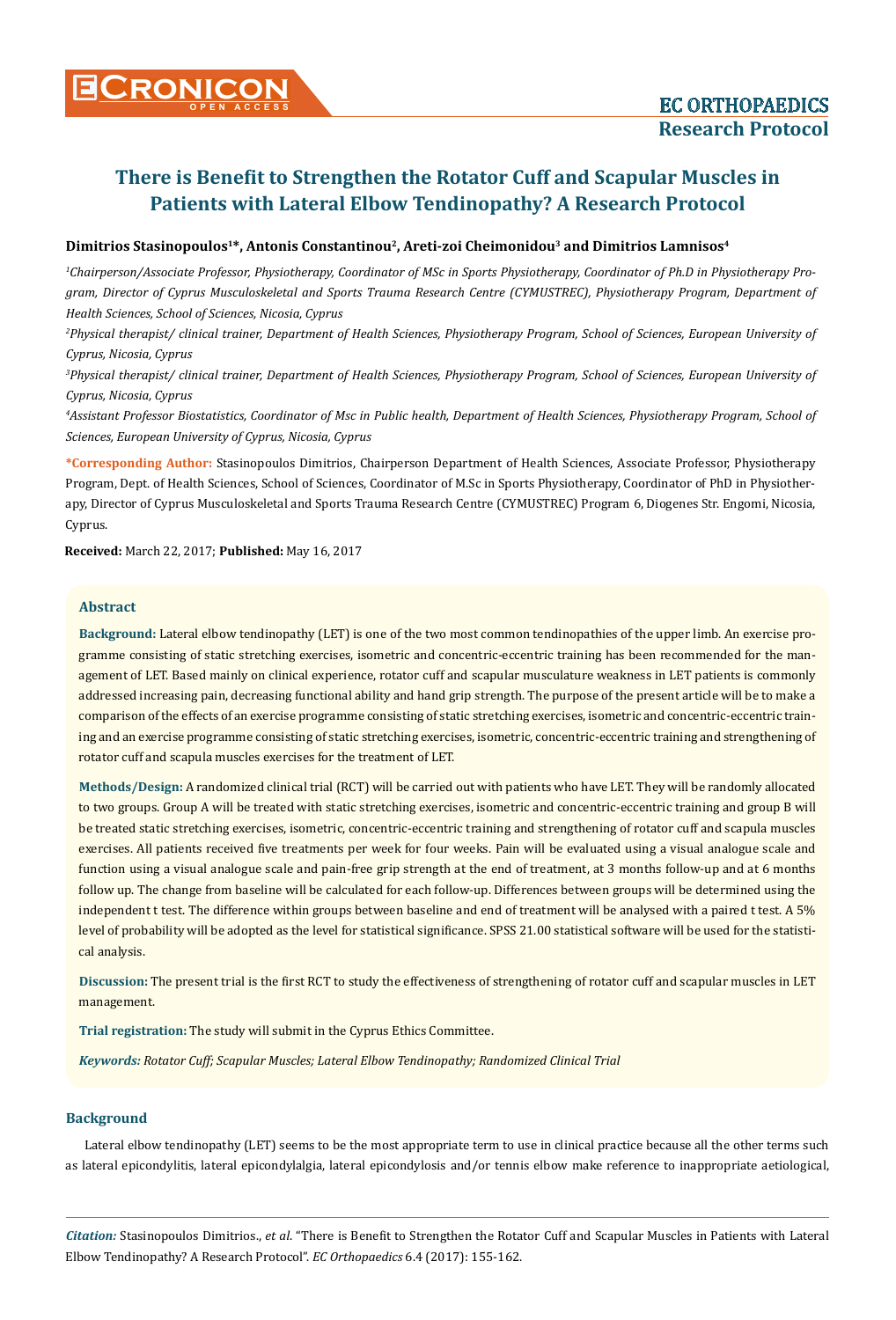156

anatomical and pathophysiological terms [1]. LET is one of the most common lesions of the arm work-related or sport-related pain disorder. The condition is usually defined as a syndrome of pain in the area of the lateral epicondyle [2] that may be degenerative or failed healing tendon response rather than inflammatory [3]. Hence, the increased presence of fibroblasts, vascular hyperplasia, proteoglycans and glycosaminoglycans together with disorganized and immature collagen may all take place in the absence of inflammatory cells [4]. The most commonly affected structure is the origin of the extensor carpi radialis brevis (ECRB) [4]. The dominant arm is commonly affected, the peak prevalence of LET is between 30 and 60 years of age [2,5] and the disorder appears to be of longer duration and severity in women [3,6].

The main complaints of patients with LET are pain and decreased function [2,3] both of which may affect daily activities. Diagnosis is simple, and a therapist should be able to reproduce this pain in at least one of three ways: (1) digital palpation on the facet of the lateral epicondyle, (2) resisted wrist extension and/or resisted middle-finger extension with the elbow in extension, and (3) by getting the patient to grip an object [2,3,5].

Although the signs and symptoms of LET are clear and its diagnosis is easy, to date, no ideal treatment has emerged. Many clinicians advocate a conservative approach as the treatment of choice for LET [2,3,7,8]. Physiotherapy is a conservative treatment that is usually recommended for LET patients [2-9]. A wide array of physiotherapy treatments have been recommended for the management of LET [10- 14]. These treatments have different theoretical mechanisms of action, but all have the same aim, to reduce pain and improve function. Such a variety of treatment options suggests that the optimal treatment strategy is not known, and more research is needed to discover the most effective treatment in patients with LET [10-14].

One of the most common physiotherapy treatments for LET is an exercise programme [2-14]. One consisting of eccentric exercises has shown good clinical results in LET [15] as well as in conditions similar to LET in clinical behaviour and histopathological appearance, such as patellar and Achilles tendinopathy [16]. Such an exercise programme is used as the first treatment option for our patients with LET [9,17].

Eccentric training alone is not effective for many patients with tendinopathies [9]. Therefore, eccentric training is combined with static stretching exercises in the treatment of tendinopathies with positive results [15-20]. Furthermore, Malliaras and his colleagues concluded that clinicians should consider eccentric-concentric loading alongside or instead of eccentric loading in tendinopathy [16]. A pilot trial showed that an exercise program, consisting of isotonic strengthening, including eccentric, had reduced the pain in patients with rotator cuff tendinopathy at the end of the treatment and three months after the end of treatment [18]. Recently, isometric exercises are indicated to reduce and manage tendon pain [19-21]. LET is often related to forceful grip activities requiring isometric contraction of the wrist flexors and extensors [22]. Perhaps isometric contractions would be more beneficial than eccentric ones in lateral epicondylitis [22]. A case study showed that the combination of eccentric training with isometric contraction had positive effects in LET [20].

Based mainly on clinical experience, rotator cuff and scapular musculature weakness in LET patients is commonly addressed increasing pain, decreasing functional ability and hand grip strength [23]. To our knowledge, there have been no studies to investigate the effectiveness of rotator cuff and scapular muscle strengthening in the management of LET. It is possible to combine, static stretching exercises, isometric and concentric-eccentric training with strengthening of rotator cuff and scapula muscles exercises to see if the combination of the above reported therapeutic approaches offers superior results to isometric, and concentric-eccentric training alone in LET patients. Therefore, the aim of the present article will be to make a comparison of the effects of an exercise programme consisting of static stretching exercises, isometric and concentric-eccentric training and an exercise programme consisting of static stretching exercises, isometric, concentric-eccentric training and strengthening of rotator cuff and scapula muscles exercises for the treatment of LET.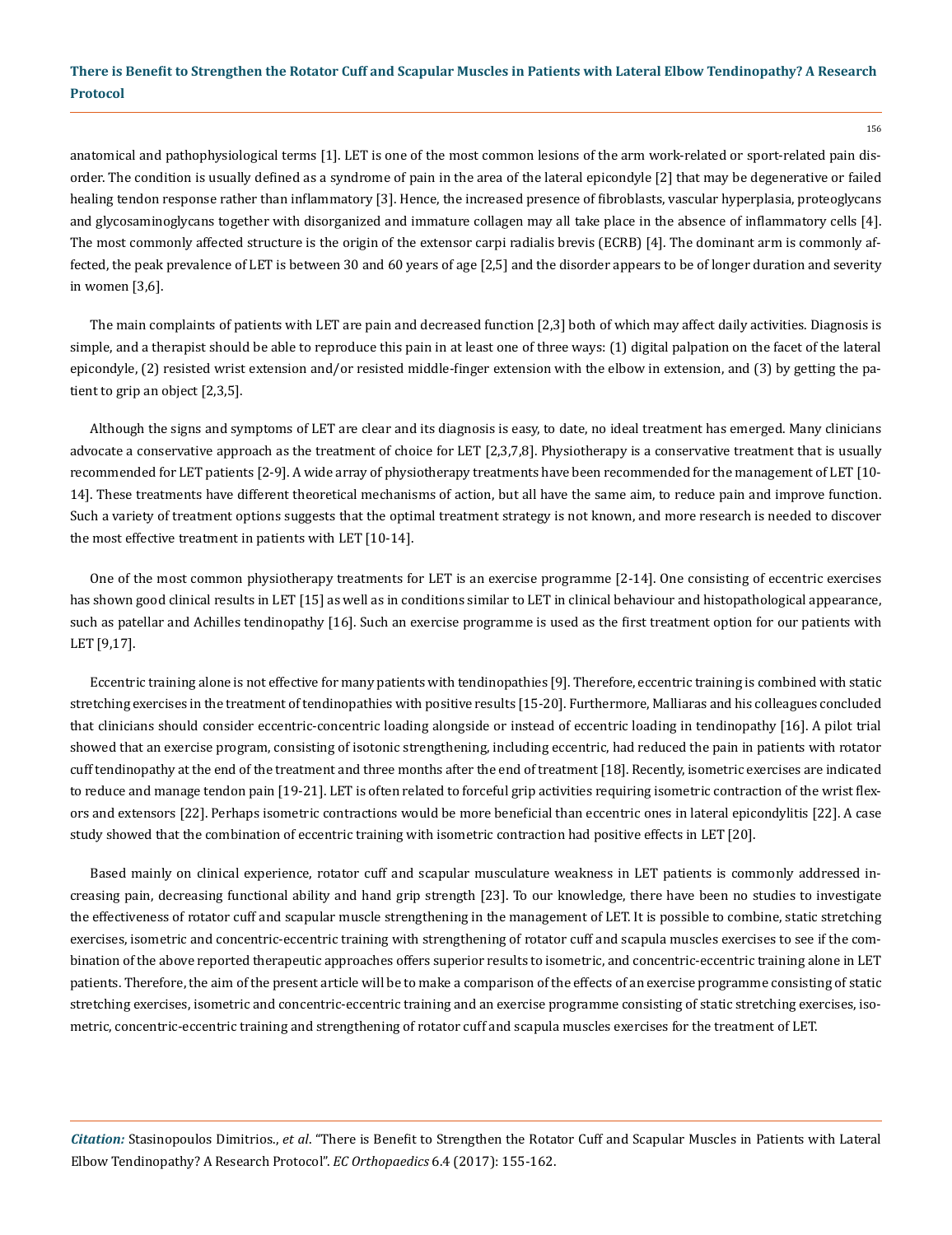#### **Methods**

A randomized controlled, monocentre trial will be conducted in the Cyprus Musculoskeletal and Sports Trauma Research Centre (CYMUSTREC) over 12 months to assess the effectiveness of an exercise programme consisting of static stretching exercises, isometric, concentric-eccentric training and strengthening of rotator cuff and scapula muscles exercises. A parallel group design will be used because crossover designs are limited in situations where patients are cured by the intervention and do not have the opportunity to receive the other treatments after crossover [24]. Three investigators will be involved in the study: (1) a physiotherapist, the primary investigator, (DS) who will evaluate the patients to confirm the LET diagnosis and will allocate patients to groups, (2) a physiotherapist (AC) who will perform all baseline and follow-up assessments, and will gain informed consent and (3) a physiotherapist, (AZC), who will administer the treatments. All assessments will be conducted by AC who will be blind to the patients' therapy group. AC will interview each patient to ascertain baseline demographic and clinical characteristics, including patient name, sex, age, duration of symptoms, previous treatment, occupation, affected arm and dominant arm.

A sample size of 25 subjects per group is sufficient to demonstrate statistical clinical significance for all outcome measures on lateral epicondylitis. Clinical effects of 20% had been reported as clinically meaningful in placebo-controlled studies measuring pain relief and functional outcomes in response to physiotherapeutic interventions such as low-power laser light. In this study, baseline variance for pain and functional outcomes will be set at 25%. Power calculations will suggest that a sample size of 25 patients per group is sufficient to detect a 20% change in outcome measures, assuming that variance will be equivalent to 25% with 80% of power and a 5% significant level. The formula that will be used to estimate the appropriate sample size will be:

$$
N = 16\sigma^2/d^2
$$

where σ<sup>2</sup> is the variability of the data and d<sup>2</sup> is the effect size. For example, in our trial σ = 25 and d = 20. Therefore the above formula is N=16(25<sup>2</sup>)/(20<sup>2</sup>) = 16χ625/400 = 25

Patients over 18 years old who will been experiencing lateral elbow pain will been examined and evaluated in the CYMUSTREC) in Nicosia between April 2017 and February 2018. All patients will live in Cyprus, will be native speakers of Greek and will be either selfreferred or referred by their physician or physiotherapist.

Patients will be included in the study if, at the time of presentation, they will have been evaluated as having clinically diagnosed LET for at least 4 weeks. Patients will be included in the trial if they report (a) pain on the facet of the lateral epicondyle when palpated, (b) less pain during resistance supination with the elbow in 90∘ of flexion rather than in full extension and (c) pain in at least two of the following four tests [7]:

- 1. Tomsen test (resisted wrist extension)
- 2. Resisted middle finger test
- 3. Mill's test (full passive flexion of the wrist)
- 4. Handgrip dynamometer test.

Patients will be excluded from the study if they have one or more of the following conditions: (a) dysfunction in the shoulder, neck (radiculopathy) and/or thoracic region; (b) local or generalized arthritis; (c) neurological deficit; (d) radial nerve entrapment; (e) limitations in arm functions; (f) the affected elbow had been operated on and (g) had received any conservative treatment for the management of LET in the 4 weeks before entering the study [24-28].

*Citation:* Stasinopoulos Dimitrios., *et al*. "There is Benefit to Strengthen the Rotator Cuff and Scapular Muscles in Patients with Lateral Elbow Tendinopathy? A Research Protocol". *EC Orthopaedics* 6.4 (2017): 155-162.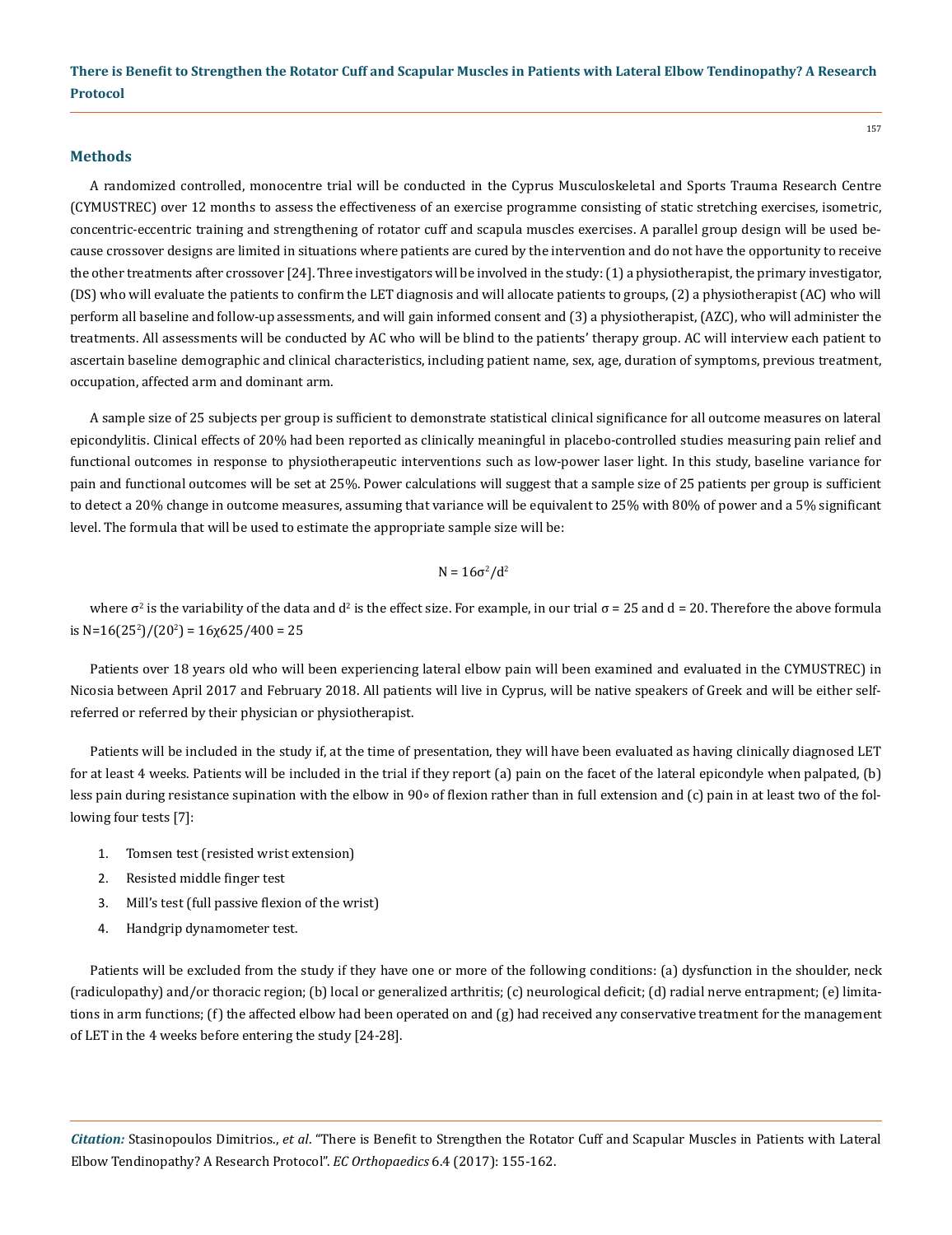All patients will receive a written explanation of the trial prior to entry into the study. All patients will give signed informed consent to participate in the study. The study will be approved by the Cyprus Ethics Committee and access to patients will be authorised by the director (DS) of the CYMUSTREC.

The patients will be randomly allocated to two groups by drawing lots. Patients in Group A will be treated with static stretching exercises, isometric and concentric-eccentric training, and patients in Group B will be treated with static stretching exercises, isometric, concentric-eccentric training and strengthening of rotator cuff and scapula muscles exercises.

All patients will be instructed to use their arm during the course of the study but to avoid activities that will irritate the elbow such as grasping, lifting, knitting, handwriting, driving a car and using a screwdriver. They will also be told to refrain from taking anti-inflammatory drugs or other conservative treatment throughout the course of the study. Patient compliance with this request will be monitored using a treatment diary.

Communication and interaction (verbal and non-verbal) between the therapist and patient will be kept to a minimum, and behaviours sometimes used by therapists to facilitate positive treatment outcomes will be purposefully avoided. For example, patients will be given no indication of the potentially beneficial effects of the treatments or any feedback on their performance in the pre-application and postapplication measurements [29].

In both groups the eccentric – concentric training combined with isometric contraction will be performed with the elbow on the bed in full extension, the forearm in pronation, the wrist in an extended position (as high as possible), and the hand hanging over the edge of the bed [20]. From this position, patients will flex their wrist slowly while counting to 30 [25,27,28], then will return to the starting position (extension) [20]. In the starting position, the patient will perform an isometric contraction of wrist extensors for 45 seconds [20]. When the isometric contraction will complete the patient will perform the eccentric – concentric contraction and so on [20].

In both groups three sets of 15 repetitions of slow progressive exercises of the wrist extensors at each treatment session will be performed, with 1-min rest interval between each set. Patients will be told to continue with the exercise even if they experience mild pain. However, they will be told to stop the exercise if the pain becomes disabling. The mild and disabling pain will be monitored asking the patient to rate the pain on VAS before and after treatment. Mild pain will be defined below 4 on VAS whereas disabling pain will be defined above 8 on VAS [25,27]. When patients are able to perform the exercises without experiencing any minor pain or discomfort, the load will be increased using free weights.

Static stretching exercises of the wrist extensors will be performed in all treatment groups. The static stretching exercises will be repeated six times at each treatment session, three times before and three times after the exercises, with a 30 second rest interval between each repetition. Static stretching exercises of the wrist extensors will be performed with the help of the other hand. The patient's elbow will be placed in full extension, the forearm in full pronation, and the wrist in flexion and ulnar deviation according to the patient's tolerance. This position will be hold for 30 - 45 seconds each time and then releases [25-28].

In group B the rotator cuff and scapular muscles will be strengthened. The strengthening exercises will include (i) shoulder medial and lateral rotation with the elbow in 0 and 90 degrees of abduction; (ii) shoulder abduction to 90 degrees with elbow in flexion: (iii) scaption-the arm was kept at 30 degrees of horizontal abduction with the thumb pointing downwards; and (iv) diagonal pattern from full flexion to extension [30]. Scapular muscle such as Rhomboids, upper trapezius, levator scapulae and serratus anterior will be strengthened in the present protocol [31]. Each exercise will be performed twice at each treatment session with 12 repetitions in each set and 1 min rest interval between each set. Patients will be told to continue with the exercise even if they experience mild pain. However, they will be told to stop the exercise if the pain becomes disabling (definition of mild and disabling pain please see above). When patients are able to perform the strengthening exercises without experiencing any minor pain or discomfort, the load will be increased using free weights or therabands.

*Citation:* Stasinopoulos Dimitrios., *et al*. "There is Benefit to Strengthen the Rotator Cuff and Scapular Muscles in Patients with Lateral Elbow Tendinopathy? A Research Protocol". *EC Orthopaedics* 6.4 (2017): 155-162.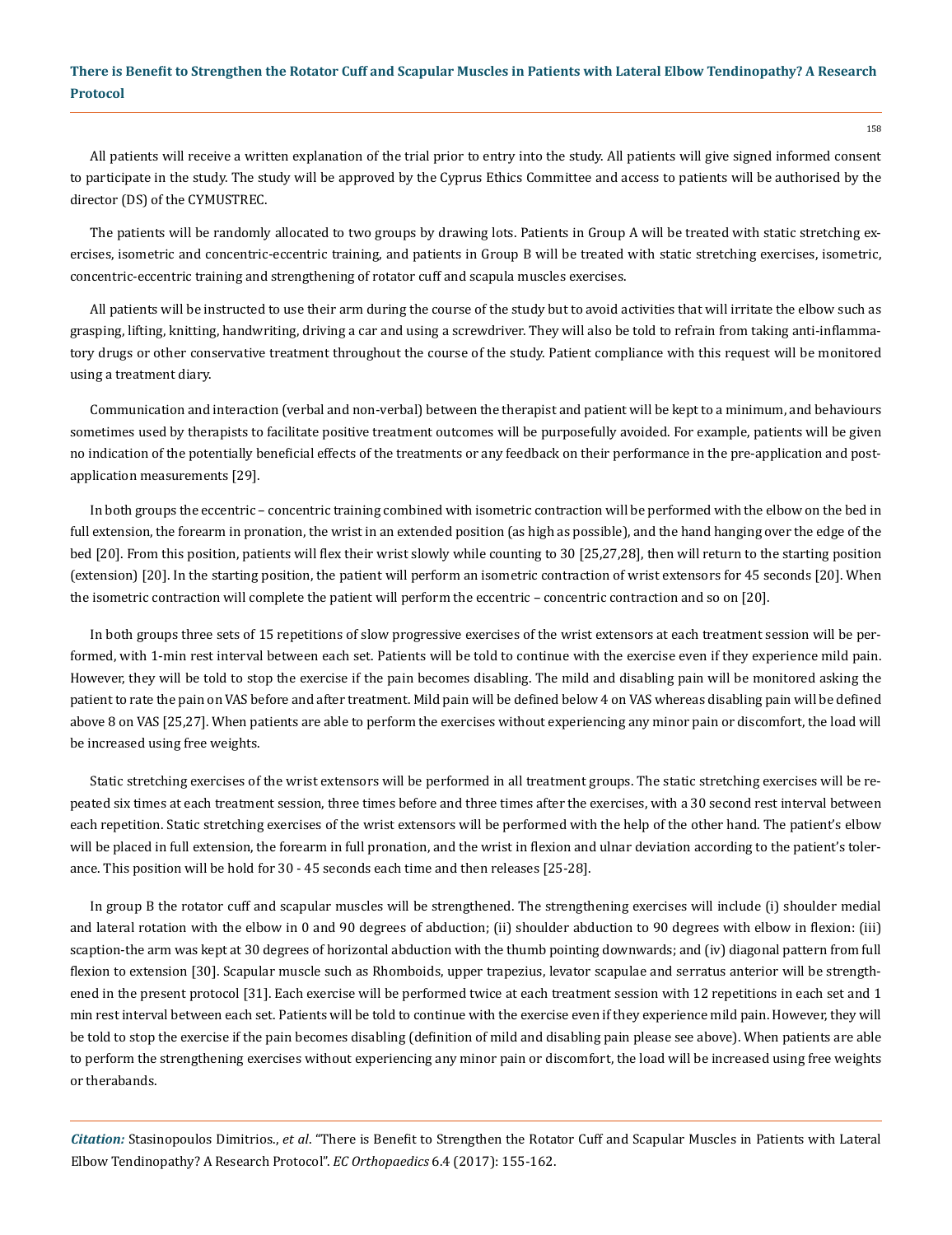Pain, function and drop-out rate will be measured in the present study. Structural changes in the tendon related to the treatment interventions will not be shown in the present study, because there is not an expert in this field. The last weakness will be covered in a future trial. Each patient will be evaluated at the baseline (week 0), at the end of treatment (week 4), at 3 month (week 16) and at 6 months (28weeks) after the end of treatment.

Pain will be measured on a visual analogue scale (VAS), where 0 (cm) will be "least pain imaginable" and 10 (cm) will be "worst pain imaginable". The pain VAS will be used to measure the patient's worst level of pain over the previous 24h before each evaluation, and this approach has been shown to be valid and sensitive of the VAS [32].

Function will be measured using a VAS, in which 0 (cm) will be taken as "no function" and 10 (cm) as "full function". Patients will be instructed to report their overall level of elbow function over the previous 24h before each evaluation, and this approach has been shown to be valid and sensitive of the VAS [32].

In addition, function will be measured by pain-free grip strength. Pain-free grip strength is defined as the amount of force each patient is able to generate with an isometric gripping action before eliciting pain [29]. Force will be measured in pounds with a Jamar hand dynamometer that had adjustable handles to accommodate different hand sizes. The arm will be placed in a standardised position of elbow extension, forearm pronation and internal rotation of the upper limb such that the palmar aspect of the hand faced posteriorly with the upper limb placed by the patient's side. Patients will be then instructed to squeeze the dynamometer handles until they will first experience pain and then to release their grip [29]. The attained grip force will be subsequently recorded, and the reading will not be visible to the patient. Three measures of pain-free grip strength will be recorded with a 30 seconds rest interval between each measurement, and the mean value of these repetitions will be calculated.

A drop-out rate will also be used as an indicator of treatment outcome. Reasons for patient drop out will be categorised as follows: (1) a withdraw without reason; (2) not returned for follow-up and (3) request for an alternative treatment.

The change from baseline will be calculated for each follow-up. Differences between groups will be determined using the independent t test. The difference within groups between baseline and end of treatment will be analysed with a paired t test. A 5% level of probability will be adopted as the level for statistical significance. SPSS 21.00 statistical software will be used for the statistical analysis.

#### **Discussion**

The main objective of this RCT is to determine the effectiveness of two physiotherapy protocols in improving pain, strength and function in patients with LET, at the end of treatment, at 3 months follow-up and at 6 months follow up. With the study conclusion, it is expected to test the following null hypothesis: "there is no difference in pain and function for participants undergoing physiotherapy intervention with or without strengthening of rotator cuff and scapular muscles". Despite its frequency and impact on athletic and nonathetic careers, and decades of research notwithstanding, management of LET remains frustrating and unpredictable for both athletes/ non - athletes and clinicians. Systematic review [15] and RCT [33] favor eccentric over other types of contractions in the management of LET, but Martinez-Silvestrini., *et al*. (2005) [22] stated that, unlike Achilles tendinopathy, LET is often related to forceful grip activities requiring isometric contraction, which would be more beneficial than eccentric contraction in LET. Recently, isometric exercises have been recommended to reduce and manage tendon pain increasing the strength at the angle of contraction without producing inflammatory signs [34]. It has also been proposed that the positive effects of exercise programmes for tendon injuries may also be attributable to the effect of stretching. Τhe aim of stretching is to lengthen the muscle-tendon unit, orientate the new collagen fibres and experience consequently less strain during joint motion [35]. Stretching may increase the range of motion of the relevant joint and strengthen the tendon or make it more resistant to strain [36,37]. Based mainly on clinical experience, rotator cuff and scapular musculature weakness in LET patients is commonly addressed increasing pain, decreasing functional ability and hand-grip strength [23]. This suggests that the underly-

*Citation:* Stasinopoulos Dimitrios., *et al*. "There is Benefit to Strengthen the Rotator Cuff and Scapular Muscles in Patients with Lateral Elbow Tendinopathy? A Research Protocol". *EC Orthopaedics* 6.4 (2017): 155-162.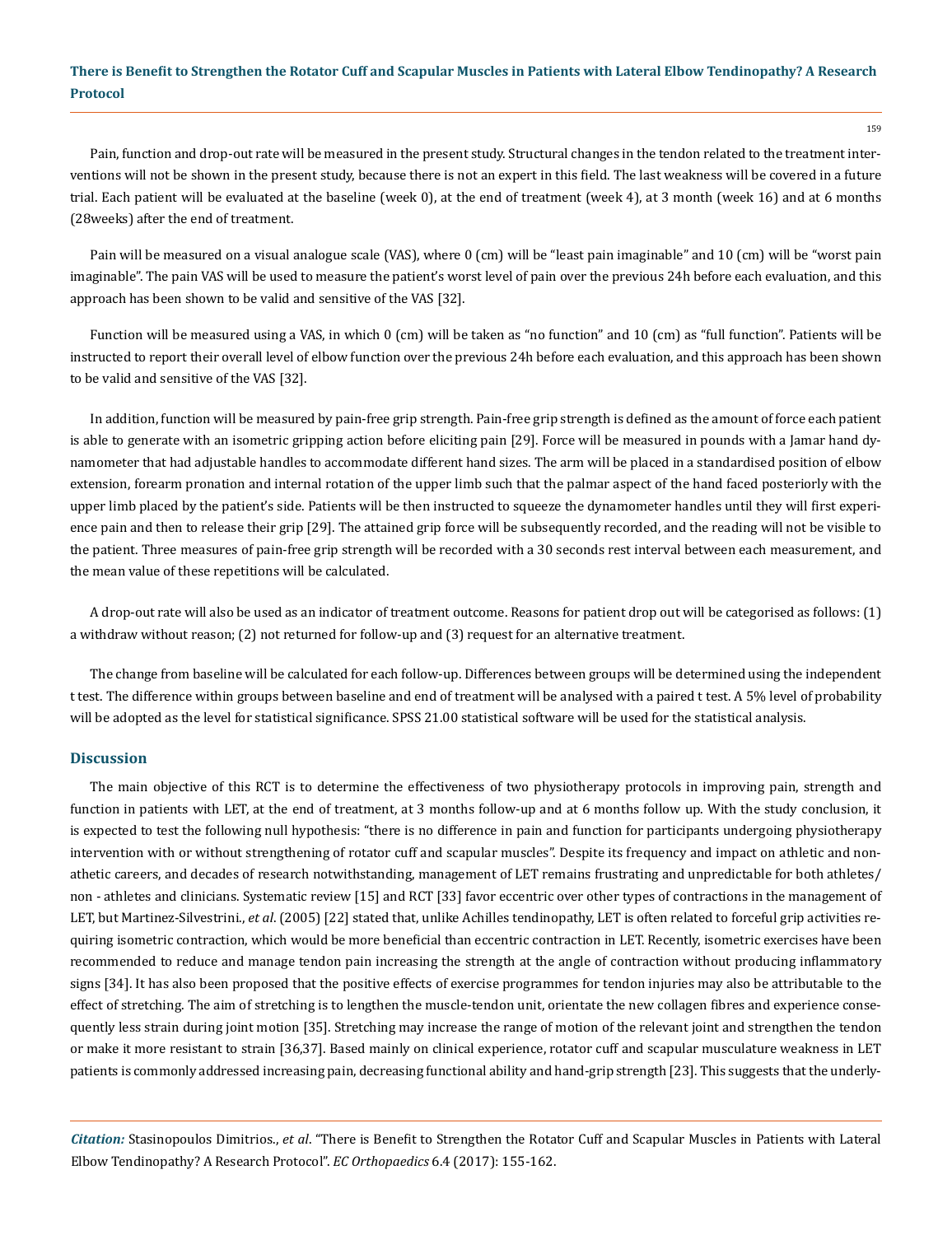160

ing causes of LET may not be restricted to the elbow region [23]. Functional impingement of the shoulder due to altered joint mechanism and muscle imbalance can impair the stabilization of the shoulder resulting in overcompensation of the extensors of the wrist [3]. This may lead to micro trauma of the soft tissue structures present at the lateral epicondyle thus causing symptoms of LET [3]. It is plausible that improvements with gripping might have occurred from a combination of improved motor control of the scapula and improved muscular strength of the scapular musculature [31]. Changes in the shoulder girdle may lead to altered and compensatory changes in the forearm and hand which may overload the muscles of the forearm during repetitive movements, thus causing symptoms of LET [3]. Using corrective scapular exercises and rotator cuff strengthening exercises, normal motion might have been restored, resulting in resolution of pain with activities and a return to pain-free gripping for the patient [31]. On the other hand, there are no studies to support this belief.

## **Conclusion**

This is the first study to assess the strengthening of scapular and rotator cuff in the management of LET. It is expected, the study conclusion to contribute to the fund of scientific knowledge providing evidence that strengthening the rotator cuff and scapular muscles is a safe and effective tool in the management of LET symptoms, specifically pain and function.

## **Funding**

Not applicable.

## **Availability of data and materials**

Not applicable.

## **Authors' Contributions**

DS conceived of the idea, developed the design of this trial, developed the intervention and wrote the article. AC recruited participants and are responsible for data acquisition. AZC provided advice on the study design and contributed to the content of the article. DL planned the statistical analysis. All authors read and approved the final manuscript.

## **Competing Interests**

The authors declare that they have no competing interests.

## **Consent for Publication**

Not applicable.

## **Ethics approval and consent to participate**

The study will be approved by the Cyprus Ethics Committee. All patients will receive a written explanation of the trial prior to entry into the study. All patients will give signed informed consent to participate in the study. The patients will be free to abandon the study at any time without the obligation to give any explanation.

## **Bibliography**

- 1. [Stasinopoulos D and Johnson MI. "Lateral elbow tendinopathy is the most appropriate diagnostic term for the condition commonly](https://www.ncbi.nlm.nih.gov/pubmed/16843614) [referred to as lateral epicondylitis".](https://www.ncbi.nlm.nih.gov/pubmed/16843614) *Medical Hypotheses* 67.6 (2006): 1399-1401.
- 2. [Bisset LM and Vicenzino B. "Physiotherapy management of lateral epicondylalgia".](https://www.ncbi.nlm.nih.gov/pubmed/26361816) *Journal of Physiotherapy* 61.4 (2015): 174-181.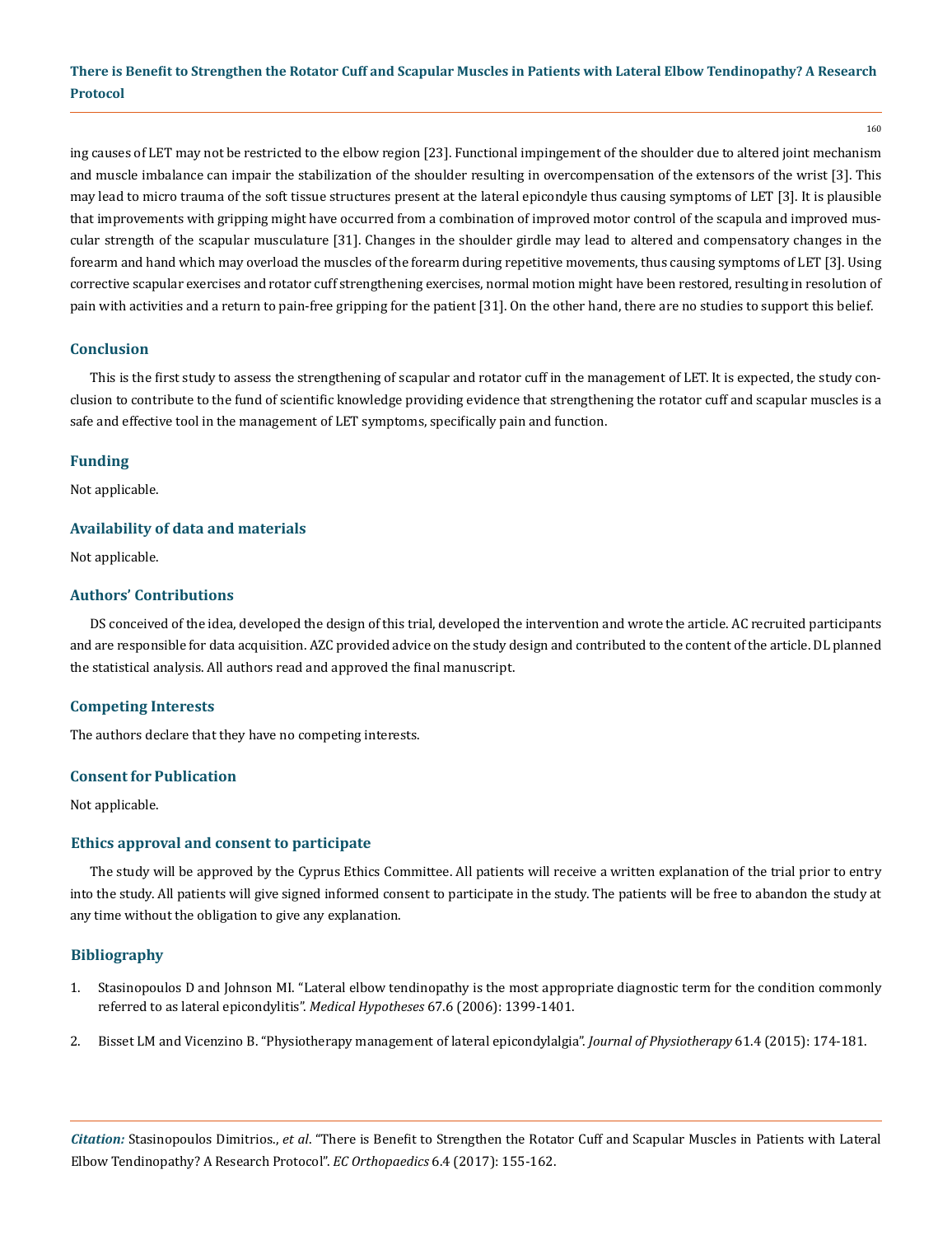- 161
- 3. Coombes BK., *et al*[. "Management of Lateral Elbow Tendinopathy-One Size Does Not Fit All".](https://www.ncbi.nlm.nih.gov/pubmed/26381484) *Journal of Orthopaedic and Sports Physical Therapy* [45.11 \(2015\): 938-949.](https://www.ncbi.nlm.nih.gov/pubmed/26381484)
- 4. [Kraushaar B and Nirschl R. "Current concepts review-tendinosis of the elbow \(tennis elbow\). Clinical features and findings of histo](https://www.ncbi.nlm.nih.gov/pubmed/10073590)[logical immunohistochemical and electron microscopy studies".](https://www.ncbi.nlm.nih.gov/pubmed/10073590) *Journal of Bone and Joint Surgery-American* 81.2 (1999): 259-285.
- 5. [Vicenzino B and Wright A. "Lateral epicondylalgia I: epidemiology, pathophysiology, aetiology and natural history".](http://www.tandfonline.com/doi/abs/10.1179/ptr.1996.1.1.23) *Physical Therapy Reviews* 1.1 (1996): 23-34.
- 6. Waugh E., *et al*[. "Factors associated with prognosis of lateral epicondylitis after 8 weeks of physical therapy".](https://www.ncbi.nlm.nih.gov/pubmed/14966719) *Archives of Physical [Medicine and Rehabilitation](https://www.ncbi.nlm.nih.gov/pubmed/14966719)* 85.2 (2004): 308-318.
- 7. Haker E. "Lateral epicondylalgia: diagnosis, treatment and evaluation". *Critical Reviews in Physical and Rehabilitation Medicine* 5 (1993): 129-54.
- 8. Hong QN., *et al*[. "Treatment of lateral epicondylitis where is the evidence?"](https://www.ncbi.nlm.nih.gov/pubmed/15474386) *Joint Bone Spine* 71.5 (2004): 369-373.
- 9. [Stasinopoulos D and Johnson MI. "Physiotherapy and tennis elbow/lateral epicondylitis".](https://www.ncbi.nlm.nih.gov/pmc/articles/PMC1724968/) *British Medical Journal* 38.6 (2004): 675- [677.](https://www.ncbi.nlm.nih.gov/pmc/articles/PMC1724968/)
- 10. Trudel D., *et al*[. "Rehabilitations for patients with lateral epicondylitis: a systematic review".](https://www.ncbi.nlm.nih.gov/pubmed/15162109) *Journal of Hand Therapy* 17.2 (2004): [243-266.](https://www.ncbi.nlm.nih.gov/pubmed/15162109)
- 11. Smidt N., *et al*[. "Effectiveness of physiotherapy for lateral epicondylitis: a systematic review".](https://www.ncbi.nlm.nih.gov/pubmed/12693613) *Annals of Medicine* 35.1 (2003): 51-62.
- 12. Labelle H., *et al*[. "Lack of scientific evidence for the treatment of lateral epicondylitis of the elbow: an attempted meta-analysis".](https://www.ncbi.nlm.nih.gov/pubmed/1388172) *Jour[nal of Bone and Joint Surgery](https://www.ncbi.nlm.nih.gov/pubmed/1388172)* 74.5 (1992): 646-651.
- 13. [Wright A and Vicenzino B. "Lateral epicondylalgia II: therapeutic management".](http://www.tandfonline.com/doi/abs/10.1179/ptr.1997.2.1.39?journalCode=yptr20) *Physical Therapy Reviews* 2.1 (1997): 39-48.
- 14. Bisset L., *et al*[. "A systematic review and meta-analysis of clinical trials on physical interventions for lateral epicondylalgia".](https://www.ncbi.nlm.nih.gov/pmc/articles/PMC1725258/) *British [Journal of Sports Medicine](https://www.ncbi.nlm.nih.gov/pmc/articles/PMC1725258/)* 39.7 (2005): 411-422.
- 15. Raman J., *et al*[. "Effectiveness of different methods of resistance exercises in lateral epicondylosis-a systematic review".](https://www.ncbi.nlm.nih.gov/pubmed/22075055) *Journal of Hand Therapy* [25.1 \(2012\): 5-25.](https://www.ncbi.nlm.nih.gov/pubmed/22075055)
- 16. Malliaras P., *et al*[. "Achilles and patellar tendinopathy loading programmes. a systematic review comparing clinical outcomes and](https://www.ncbi.nlm.nih.gov/pubmed/23494258) [identifying potential mechanisms for effectiveness".](https://www.ncbi.nlm.nih.gov/pubmed/23494258) *Sports Medicine* 43.4 (2013): 267-286.
- 17. [Stasinopoulos D and Johnson MI. "Treatment/ management for tendinopathy".](http://www.bmj.com/rapid-response/2011/10/30/treatmentmanagement-tendinopathy) *British Medical Journal* 324 (2002): 626.
- 18. Stasinopoulos D., *et al*[. "A pilot trial to study the effectiveness of an exercise programme in the treatment of rotator cuff tendinopathy".](https://www.biologyofexercise.com/images/issues/1026.pdf) *[Biology of Exercise](https://www.biologyofexercise.com/images/issues/1026.pdf)* 10.2 (2014): 69-77.
- 19. Rio E., *et al*[. "Isometric exercise induces analgesia and reduces inhibition in patellar tendinopathy".](https://www.ncbi.nlm.nih.gov/pubmed/25979840) *British Journal of Sports Medicine* [49.19 \(2015\): 1277-1283.](https://www.ncbi.nlm.nih.gov/pubmed/25979840)
- 20. [Stasinopoulos D. "The Effectiveness of Isometric Contractions Combined with Eccentric Contractions and Stretching Exercises on](https://www.omicsgroup.org/journals/the-effectiveness-of-isometric-contractions-combined-with-eccentric-contractions-and-stretching-exercises-on-pain-and-disability-in-lateral-elbow-tendinopathy-a-case-report-2165-7025-238.php?aid=36222) [Pain and Disability in Lateral Elbow Tendinopathy. A case Report".](https://www.omicsgroup.org/journals/the-effectiveness-of-isometric-contractions-combined-with-eccentric-contractions-and-stretching-exercises-on-pain-and-disability-in-lateral-elbow-tendinopathy-a-case-report-2165-7025-238.php?aid=36222) *Journal of Novel Physiotherapies* 5 (2015): 238.
- 21. Young Park J., *et al*[. "Prospective evaluation of the effectiveness of a home based program of isometric strengthening exercises: a 12](https://www.ncbi.nlm.nih.gov/pmc/articles/PMC2915397/)  month follow up". *[Clinics in Orthopaedic Surgery](https://www.ncbi.nlm.nih.gov/pmc/articles/PMC2915397/)* 2.3 (2010): 173-178.